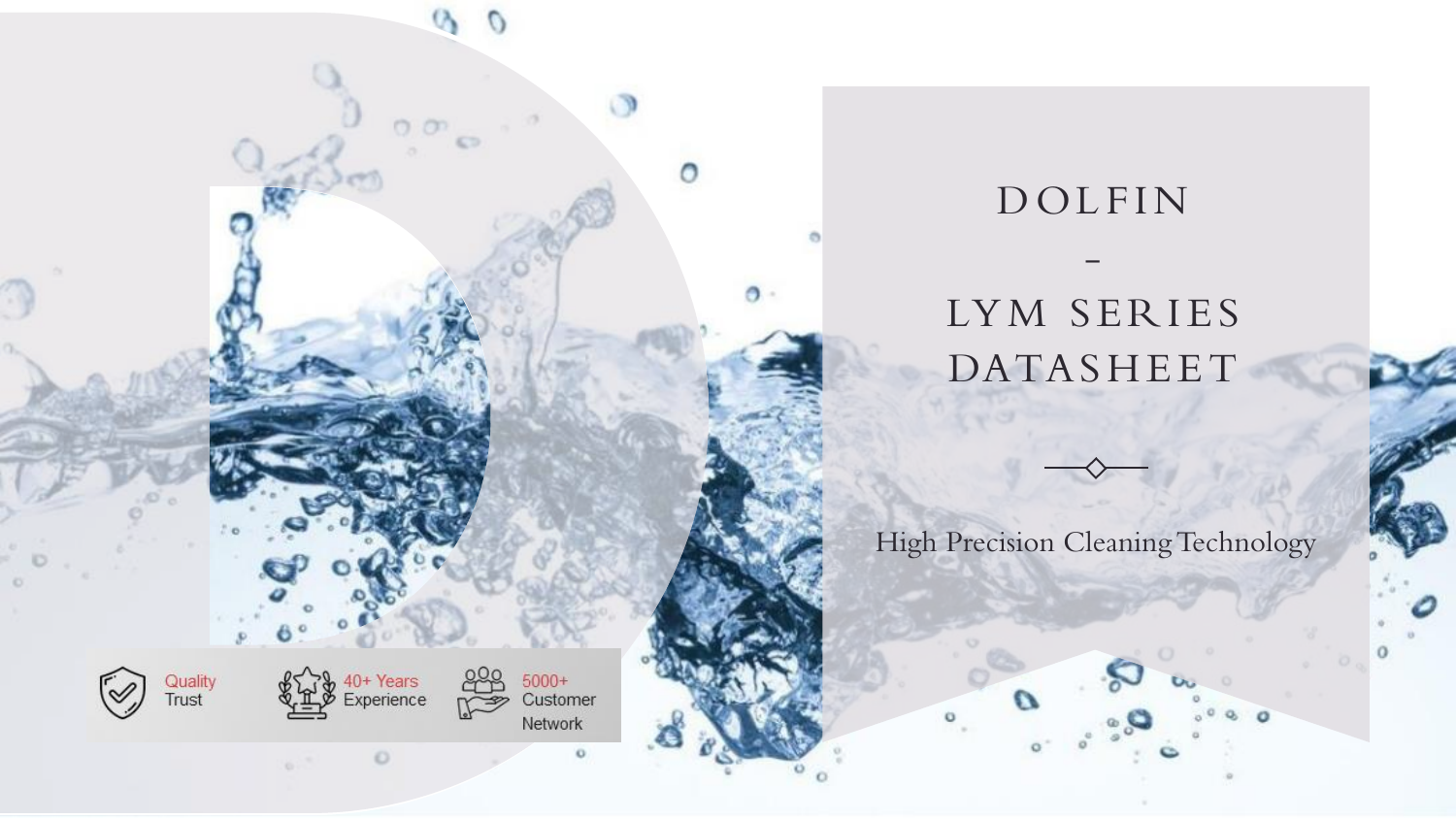# LYM SERIES TURN TABLE PARTS WASHERS







**Low Energy**<br>Cost



**Using With**<br>Alkaline Chemicals





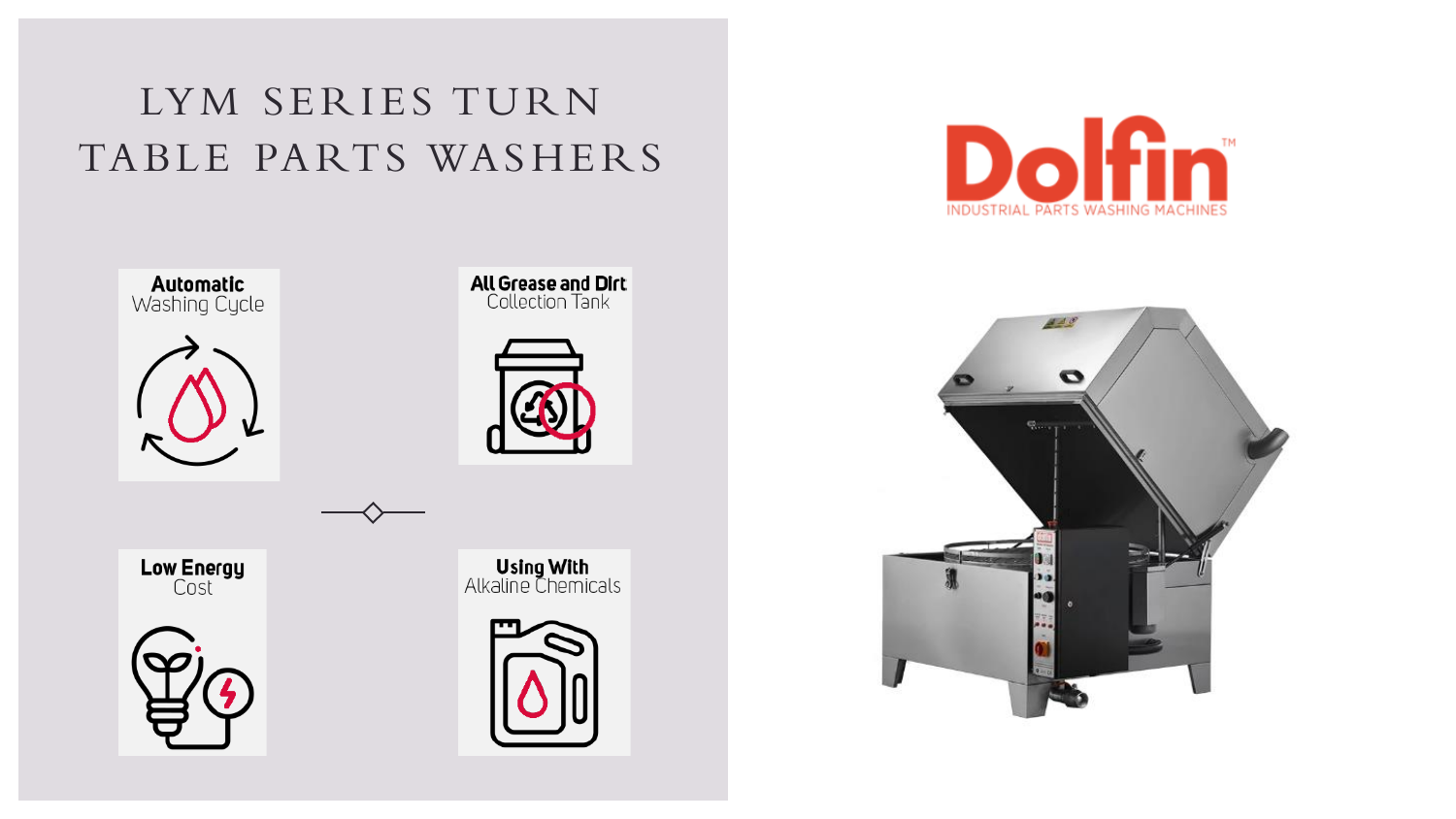## WORKING PRINCIPLE

In an isolated cabinet washing is done completely atomatic by the machine.

Specifically placed nozzels ensure the best washing result.

Dirty parts are placed onto a basket, which garantees a homogenous cleaning from all sides by rotating at the same speed during the washing process.

Due to a closed loop system, the machine is optimizied to save energy, water and chemistry.

This machine is suitable for the removal of nearly all contaminations e.g. protective oil, grease, swarf and particles.





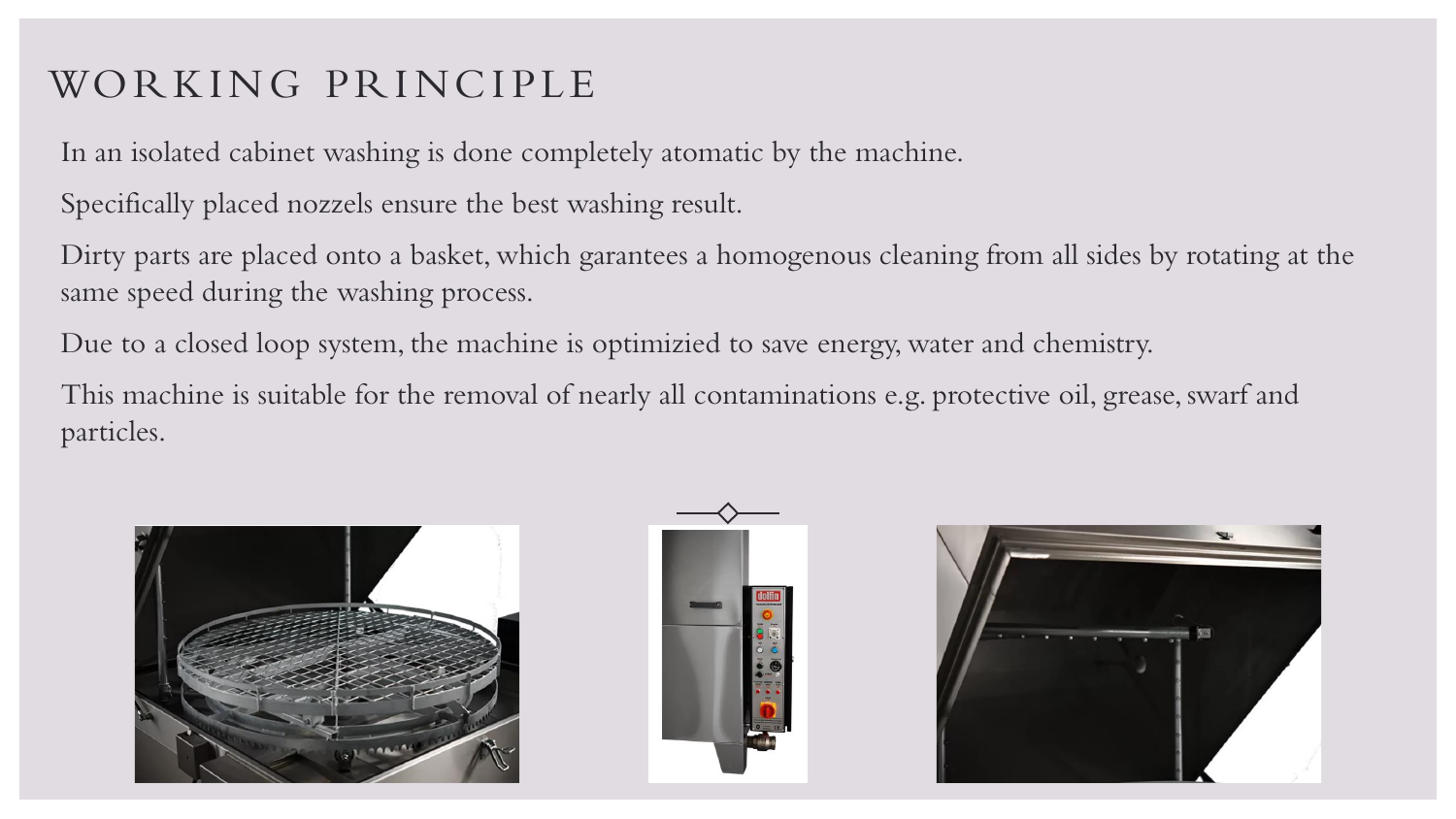## TECHNICAL SPECIFICAT IO NS

|                             |              | LYM1<br>LYM 950 | LYM1<br>LYM 1150             | LYM <sub>2</sub><br>LYM 1350 | LYM <sub>2</sub><br>LYM 1500 |
|-----------------------------|--------------|-----------------|------------------------------|------------------------------|------------------------------|
| <b>DESCRIPTION</b>          | UNIT / BİRİM |                 |                              |                              |                              |
| <b>DIAMETER OF BASKET</b>   | mm           | 800             | 1000                         | 1200                         | 1350                         |
| <b>MAX. PART HEIGHT</b>     | nm           | 500             | 550                          | 650                          | 680                          |
| <b>MAX.WORKLOAD</b>         | kg           | 200             | 400                          | 600                          | 700                          |
| <b>TANK CAPACITY</b>        |              | 100             | 150                          | 225                          | 350                          |
| <b>PUMP POWER</b>           | kW           | 1,1             | 1,5                          | 2,2                          | 4,4                          |
| <b>NUMBER OF WASHER</b>     | psc.         | 1               | 2                            | $\overline{2}$               | $\overline{2}$               |
| <b>VOLTAGE</b>              | $V-Hz$       | 380-50          | 380-50                       | 380-50                       | 380-50                       |
| <b>CLEANING TEMPERATURE</b> | °C           | 85              | 85                           | 85                           | 85                           |
| <b>TOTAL POWER</b>          | kW           | 9,5             | 10                           | 10,5                         | 21                           |
| <b>TROYLER</b>              | kW           |                 | $\qquad \qquad \blacksquare$ | $\sqrt{}$                    | V                            |





AISI 304 Stainless Steel Pump



AISI 304 Stainless Steel Filter

Washing Basket Fixed on 3 points



AISI 304 Stainless Stell Main Body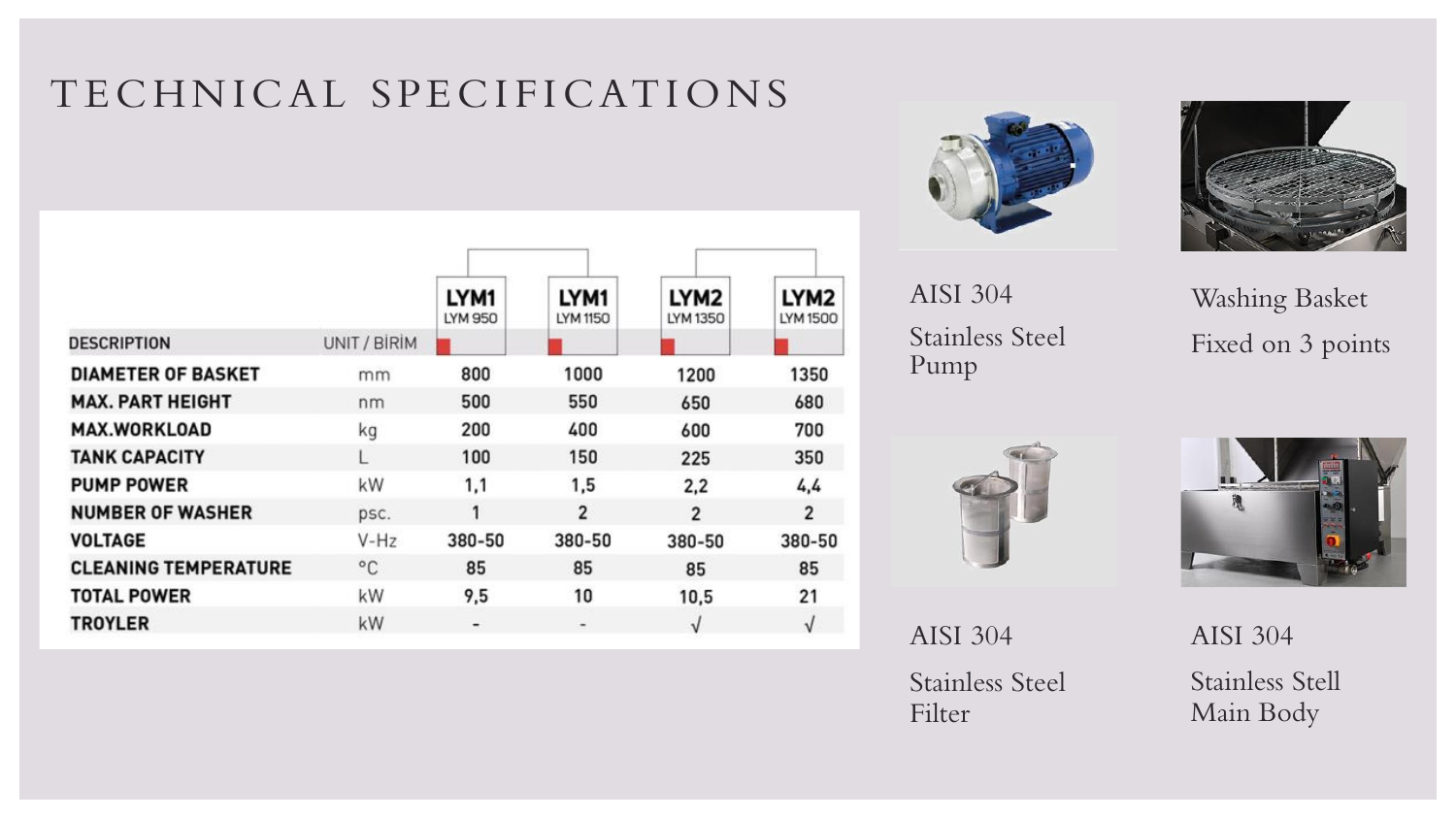### FEATURES - LYM 1

AISI 304 Stainless Steel Body AISI 304 Stainless Steel Tank AISI 304 Stainless Steel Pump Washing Basket Stainless Steel Removable Nozzels Stainless Steel Flat Nozzels Double Stage Filter System Stainless Filter Pump Absorption Steel Heater Preservation Water Level Protection Heat Control Timer Digital Indicator

Emergency Shutdown Small Parts Basket Breakdown Reporting Panel Certification CE Standard Special Robust Packing Pump Stripless Door Constraction Door with Dashpot Mechanically Lock Door Maintenance Friendly Design Electric Shock Protection Exhaust Air Fan Oil Skimmer Sensitive Filtation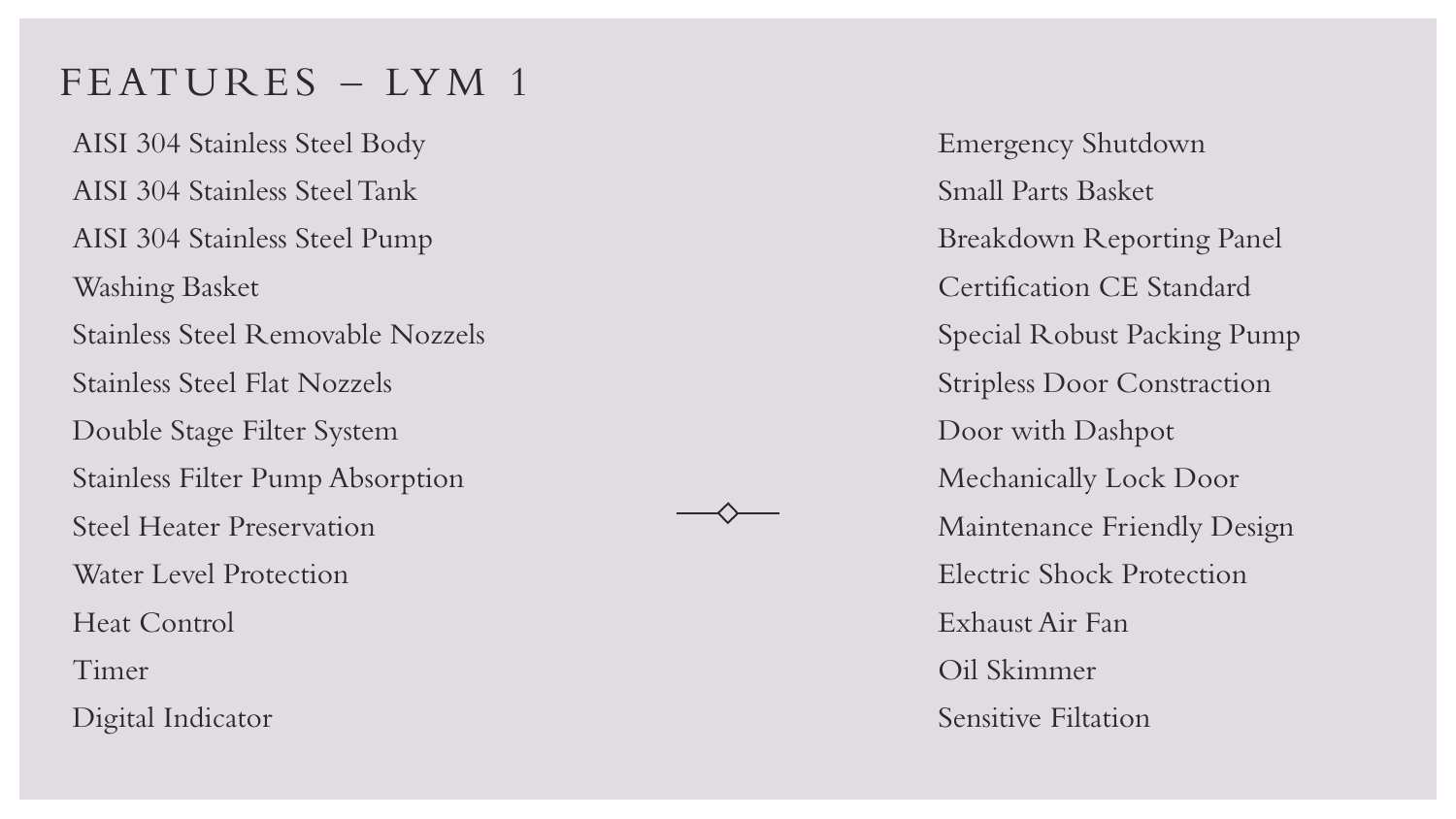### FEATURES - LYM 2

AISI 304 Stainless steel Main Body AISI 304K Stainless Steel Tank AISI 304 Stainless Steel ElectroPump Electric Resistance Heater Mehanical Sensitive Washing Basket Control Basket Positioner Heat Control Timer Buggy Tank Liquid Level Protection Infrared Hand Protection Double Dashpot Door 2 Stage Filtration

AISI 304 Stainless Steel Washing Basket AISI 304 Stainless Steel Troyler AISI 304 Stainless Steel Flat Nozzels DiskType Oil Skimmer with Gear Box Steam Condens Fan Fine Filtration Unit AutomaticTank Discharge Unit Sensitive Filtration Dryer Automatic Tank Loading Pneumatics Piston Door AutomaticWashing Cycle Emergency Stop Button Vapour Discharge Unit